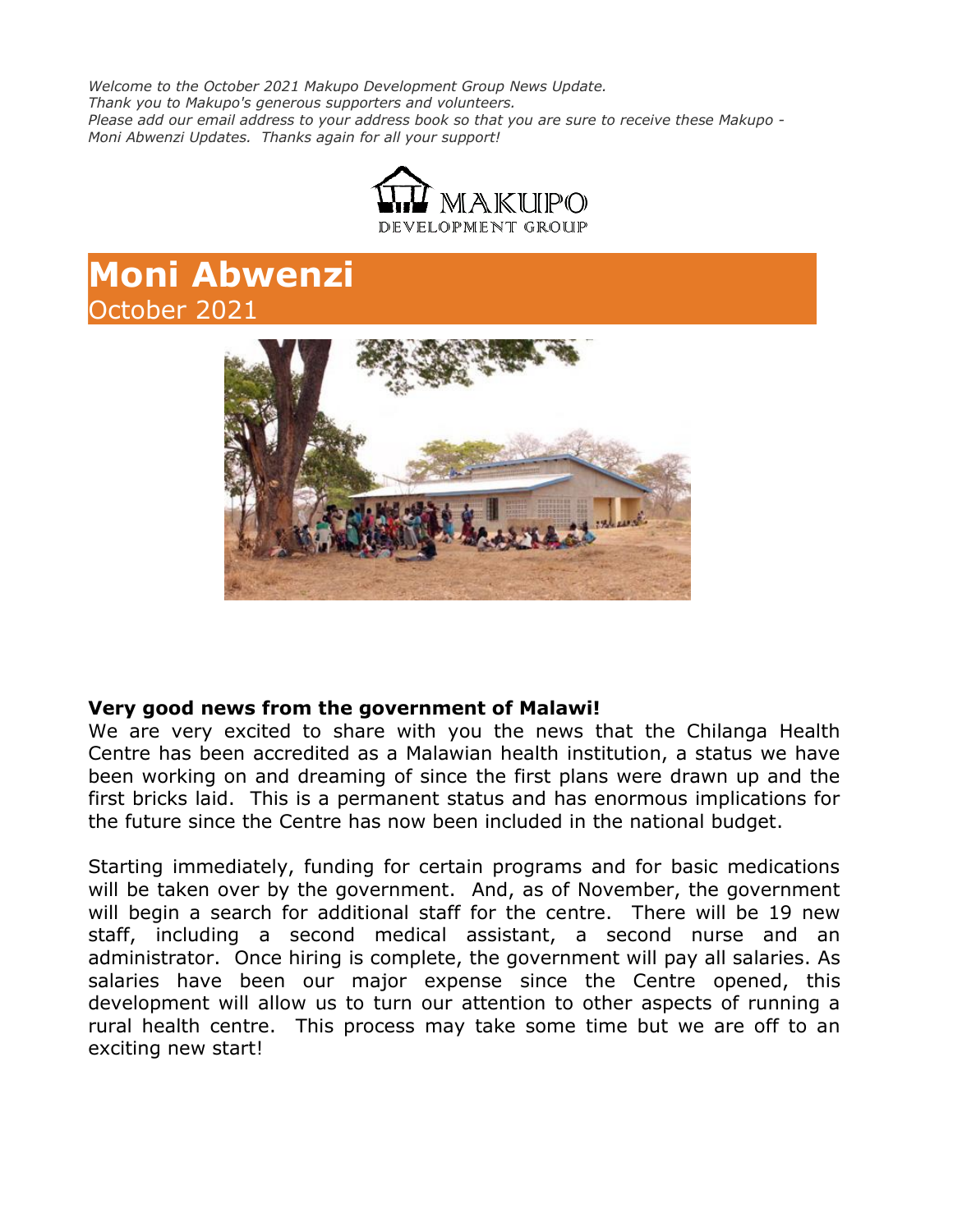

Meeting of staff, the Chilanga board of directors and Ministry of Health officials

#### **Our immediate priorities**

In order to attract and retain the additional staff who will be joining Mike and Susanna at the Centre, we will need to provide at least two more houses. We also need to upgrade the centre's water infrastructure. We have a well that currently supplies the centre and the nurse's house, but with increased use of the facilities, we need to install a water tower, which was part of our original mandate when the Centre was built. As infrastructure is not the government's responsibility, our fundraising will focus on these key aspects.

We also want to ensure that the Centre continues to offer services not covered by centres solely funded in-country. Services including palliative care, cervical cancer screening and the all-important outreach program of volunteer village health workers have only been possible through your donations and will continue to be the responsibility of Makupo Development Group. In addition, the government's current plan is based on a mix of free and fee-based services and medications; we want to ensure that everyone in the catchment area has access to all the services offered by the Centre.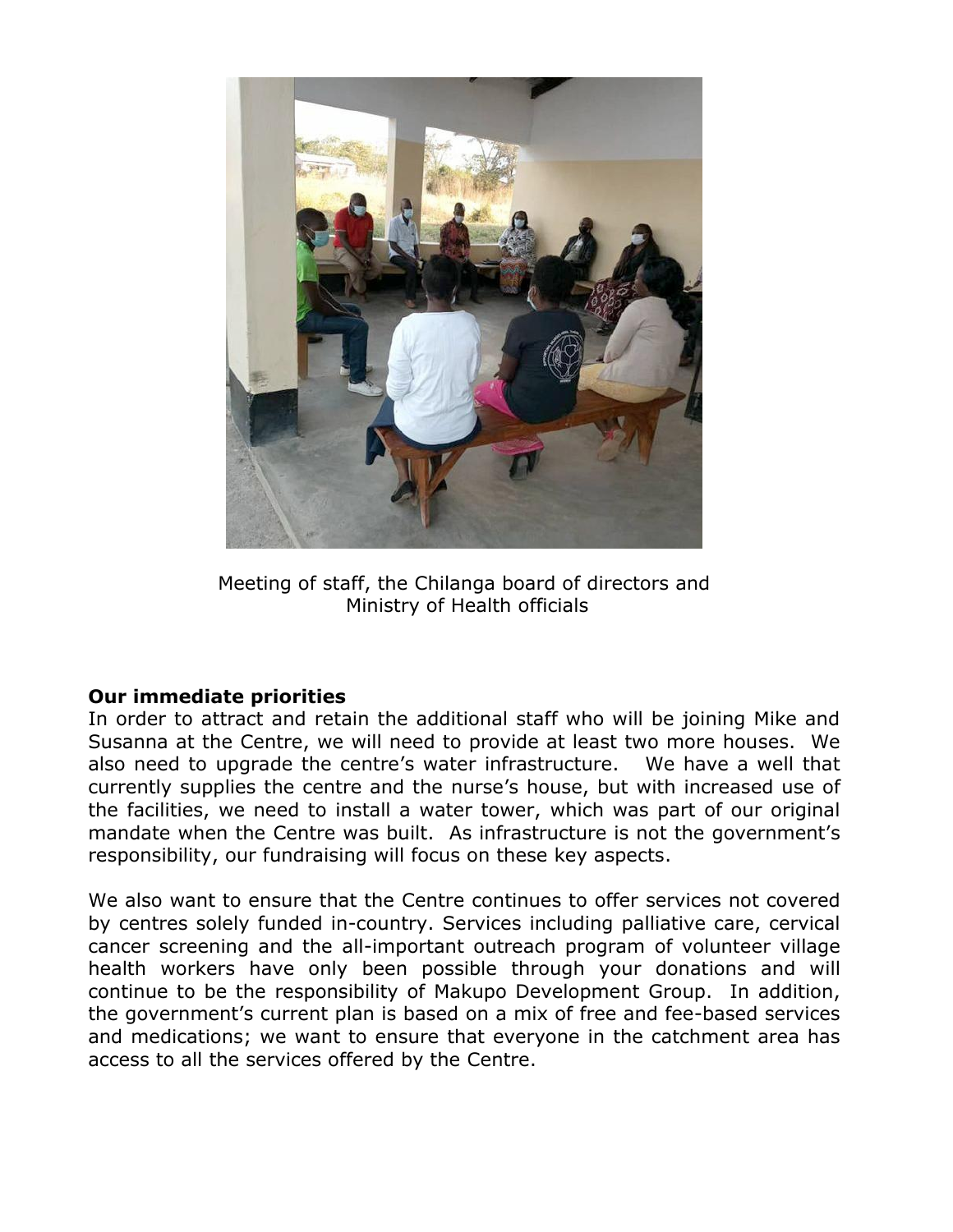#### **In the last six months …**

The Centre has continued to offer COVID-19 vaccinations and many local residents have now received their second dose. Here, two village elders, Enos Saka and Ernst Chikapa get their jabs.





Through the generosity of our partners, K2 Foundation and Health Partners International, drugs valued at approximately C\$500,000 have arrived in Malawi and have been distributed to six rural health centres, including Chilanga. We will continue to work with these partners to supply drugs not available in country.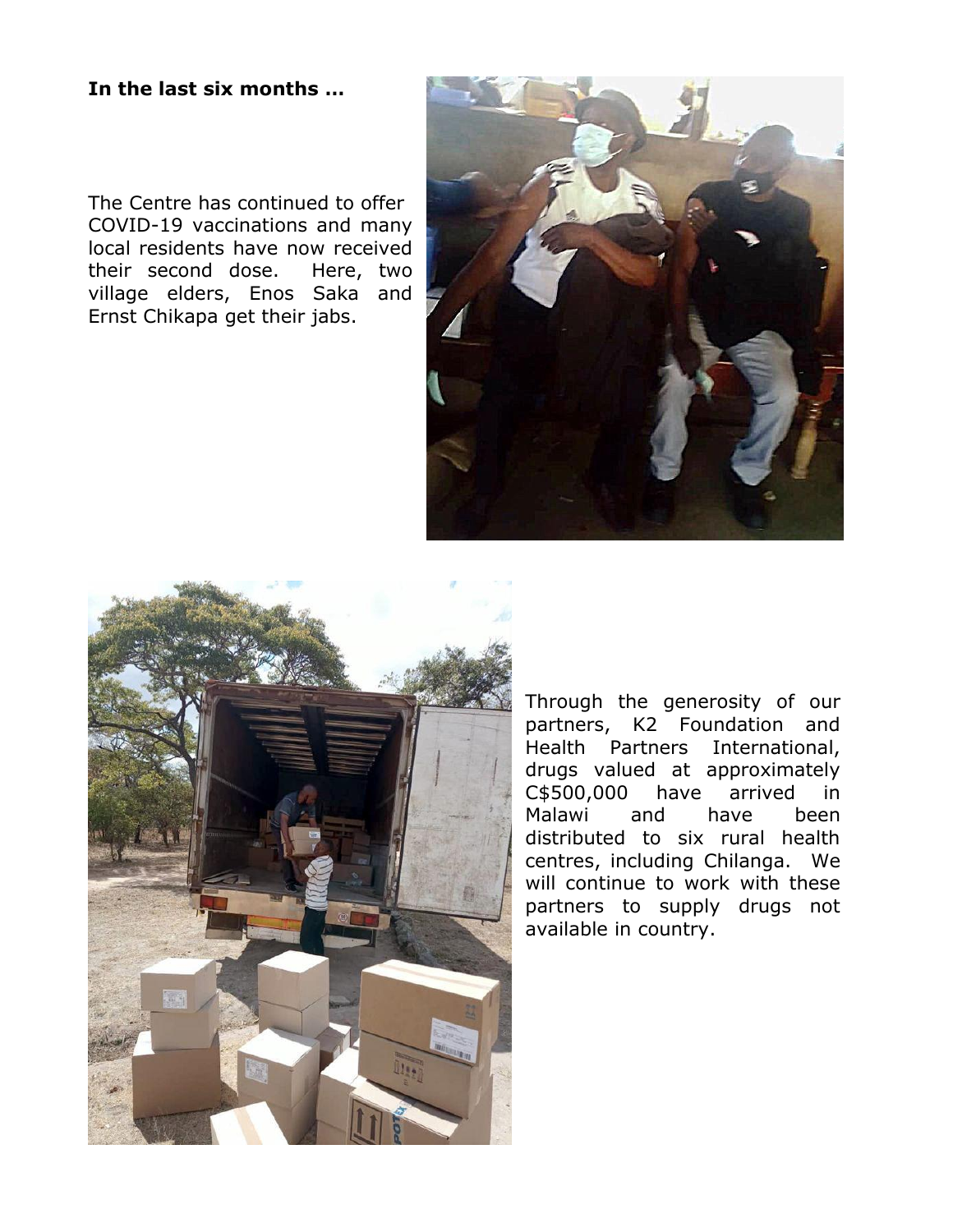



Along with the shipment of drugs, we were able to include a new chair for Mayamiko so she can attend school and a walker for Ernst Chikapa to give him increased mobility.

Following meetings with the Ministry of Health, Health Centre staff and the Chilanga board of directors, important supplies were delivered to the Health Centre. These include chairs, tables, shelving, buckets and more. These items will make the waiting room much more comfortable and professional.